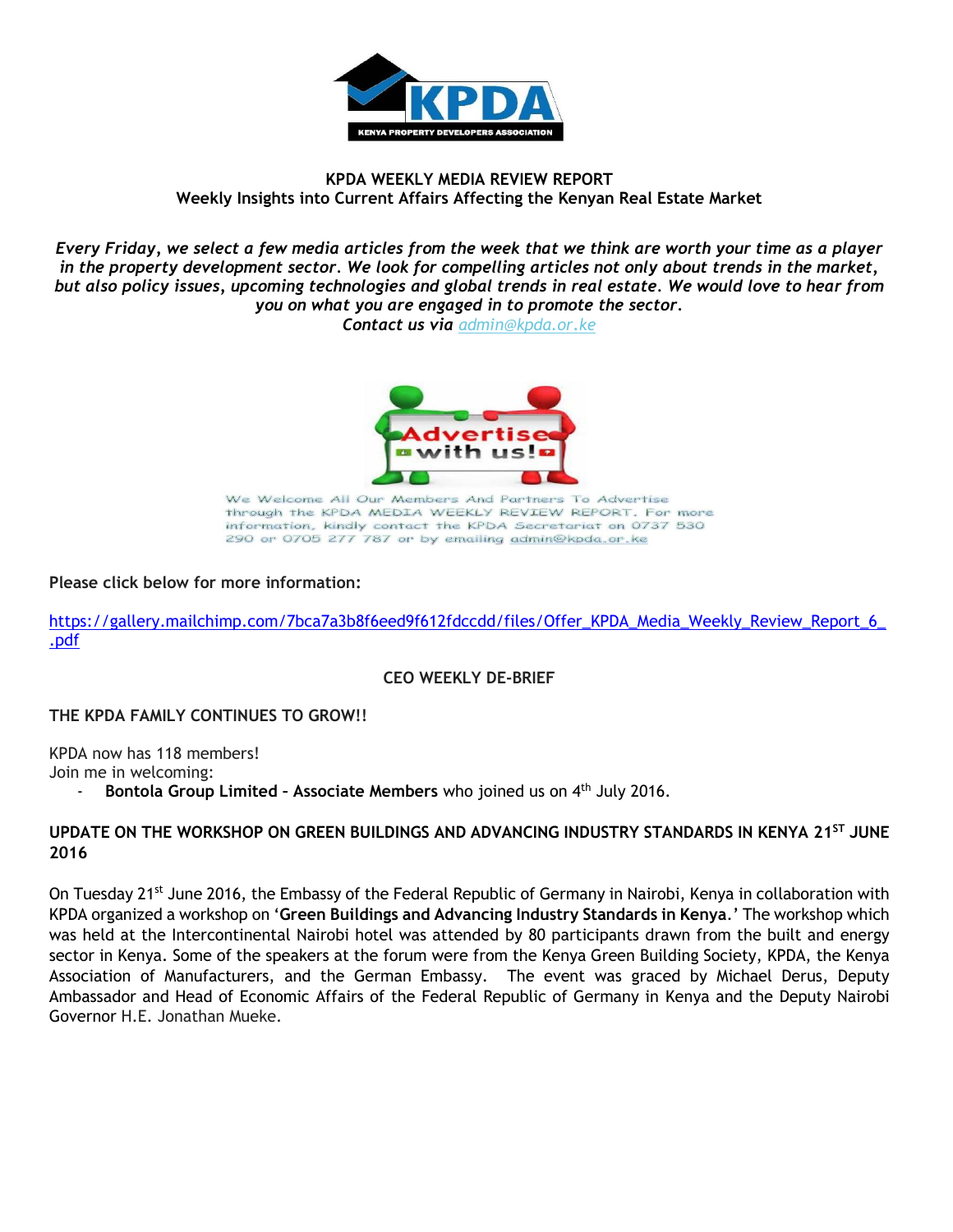

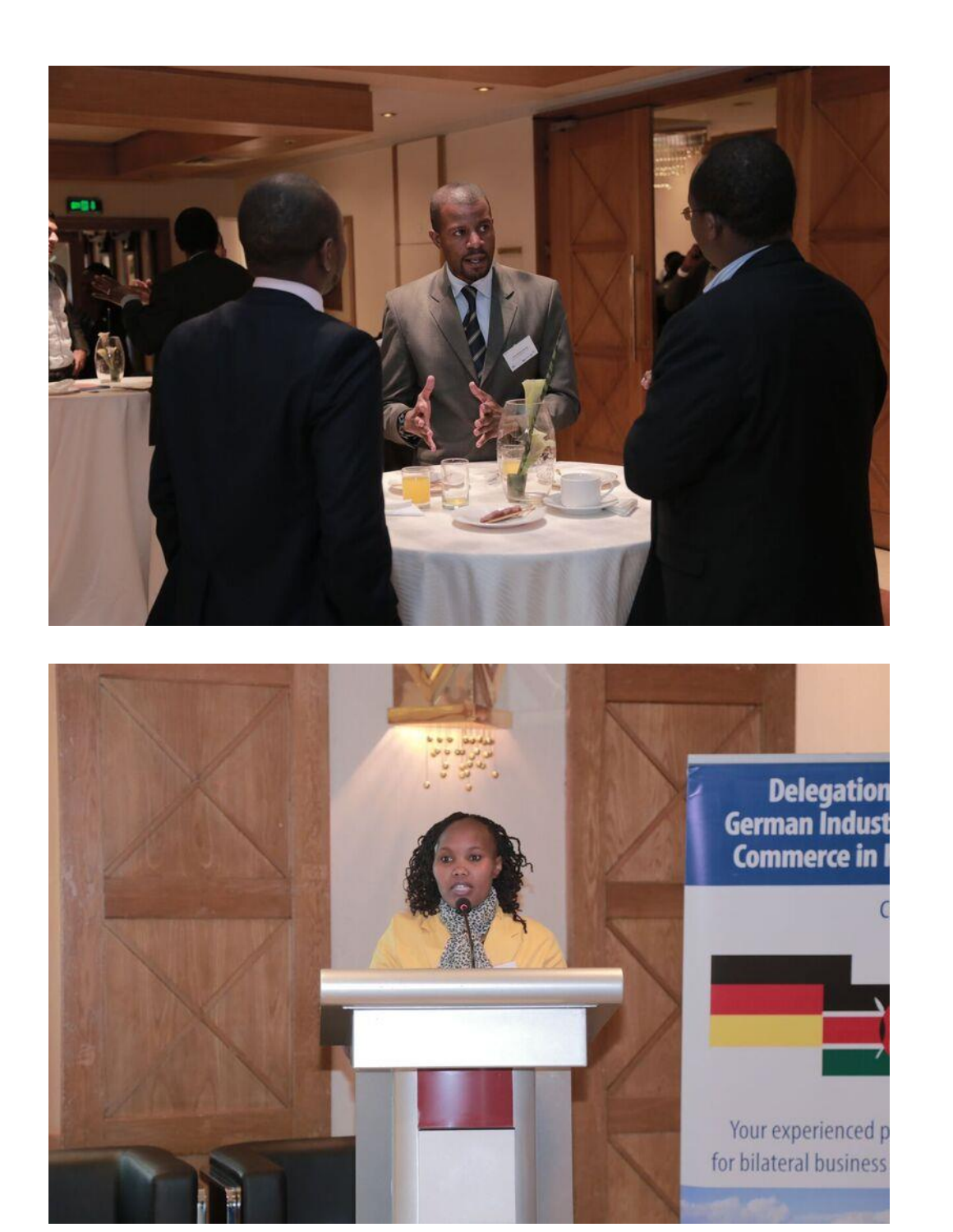

## **REMINDER INVITATION TO THE RE/MAX HERITAGE WORLD DIASPORA PROPERTY AND INVESTMENT CONFERENCE IN CANADA 2016**

The Re/Max Heritage World Diaspora Property and Investment Conference will take place between 24<sup>th</sup> to 25<sup>th</sup> September 2016 in Toronto and the Expo and Tour will take place between 1st and 2nd October 2016 in Ottawa, Canada.

For reservations and queries, please contact **Faith Mwaura** through the telephone numbers **020 5284779** or **0718 756 254** or by email [fmwaura@remaxheritagediaspora.co.ke.](mailto:fmwaura@remaxheritagediaspora.co.ke)

Kindly click on the link below to get more information on this event:

[https://gallery.mailchimp.com/7bca7a3b8f6eed9f612fdccdd/files/ReMax\\_Heritage\\_World\\_Diaspora\\_Expo\\_Canad](https://gallery.mailchimp.com/7bca7a3b8f6eed9f612fdccdd/files/ReMax_Heritage_World_Diaspora_Expo_Canada_September_2016_FLYER_II.01.pdf) [a\\_September\\_2016\\_FLYER\\_II.01.pdf](https://gallery.mailchimp.com/7bca7a3b8f6eed9f612fdccdd/files/ReMax_Heritage_World_Diaspora_Expo_Canada_September_2016_FLYER_II.01.pdf)

If you are interested in sponsoring this event, please download the relevant document using the below link:

[https://gallery.mailchimp.com/7bca7a3b8f6eed9f612fdccdd/files/ReMax\\_Heritage\\_World\\_Diaspora\\_Expo\\_Canad](https://gallery.mailchimp.com/7bca7a3b8f6eed9f612fdccdd/files/ReMax_Heritage_World_Diaspora_Expo_Canada_September_2016_SPONSORSHIP_CATEGORIES.pdf) [a\\_September\\_2016\\_SPONSORSHIP\\_CATEGORIES.pdf](https://gallery.mailchimp.com/7bca7a3b8f6eed9f612fdccdd/files/ReMax_Heritage_World_Diaspora_Expo_Canada_September_2016_SPONSORSHIP_CATEGORIES.pdf)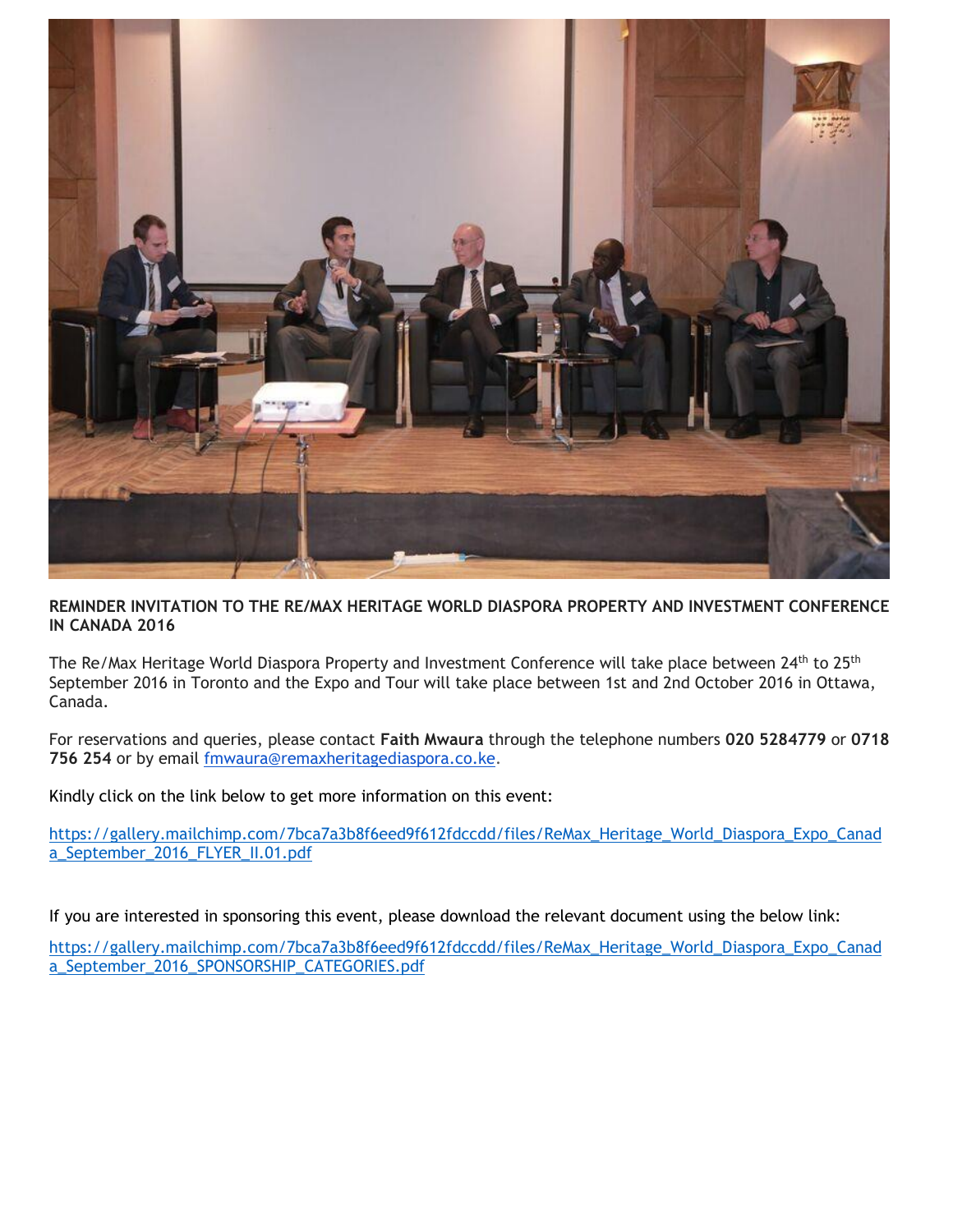## INVITATION TO THE KPDA TECHNICAL WORKSHOP, THURSDAY 21<sup>ST</sup> JULY 2016, 7.00AM - 1.00PM AT CROWNE **PLAZA NAIROBI**

THEME: 'BUILDING A REAL ESTATE FINANCIAL MODEL'



KENYA PROPERTY DEVELOPERS ASSOCIATION TECHNICAL WORKSHOP, THURSDAY 21<sup>ST</sup> JULY 2016 AT CROWNE **PLAZA NAIROBI** 

THEME: 'BUILDING A REAL ESTATE FINANCIAL MODEL'

**PROUDLY SPONSORED BY:** 





DATE: Thursday 21<sup>st</sup> July 2016 VENUE: Crowne Plaza Nairobi Hotel TIME: 7.00am - 1.00pm

Target Group: Junior and middle level staff of real estate firms and developer companies

**OVERVIEW:** 

Decisions relating to financing the assets of a firm are very crucial in every business and the finance manager is often caught in the dilemma of what the optimum proportion of debt and equity should be. As a general rule there should be a proper mix of debt and equity capital in financing the firm's assets. Capital structure is usually designed to serve the interest of the equity shareholders.

KPDA has organized for a 2 day technical workshop for real estate developers, financiers and advisors to better understand how to structure a real estate investment transaction, optimize capital structures, and source foreign and local capital. The workshop includes sessions on sourcing financing, a technical training on developing an effective financial model and structuring local and offshore entities. The workshop targets a mix of high-level decision makers for the first day and junior and mid-level staff for the technical training to be held on the second day.

The Technical Workshop on 'Building a Real Estate Financial Model' is scheduled for Thursday 21<sup>st</sup> July 2016 from 7.00am to 1.00pm at the Crowne Plaza Hotel. It will be conducted by financial analyst, Mr. Zoravar Singh who is a Director at iJenga Ventures Ltd, an integrated real estate development and finance firm in Kenya. He is also a General Manager at Equity Group and an Advisor to the Office of the Deputy President in Kenya. Zoravar has hosted numerous training over the past 15 years, including in real estate finance, entrepreneurship, excel modeling and leadership.

**CHARGES:** 

- KPDA Members: Kshs. 4 500 per member company representative per day. Offer of Kshs. 8, 500 for a company booking more than one person for the Technical Workshop.
- Non-KPDA Members: Kshs. 6, 500 per company representative per day. Offer of Kshs. 10, 500 for a company booking more than one person for the Technical Workshop.

Kindly RSVP (with payment) by latest Thursday, 14<sup>th</sup> July 2016 with the KPDA secretariat on telephone 0737-530290 or 0705-277787 or by email to e.kayaki@kpda.or.ke and a copy to admin@kpda.or.ke.

NB:

- Please note that registration fees once paid are non-refundable and cannot be transferred to cater for the cost of attending future events.
- Participants who attend this event without an RSVP will be surcharged at the door
- Non Members will not be allowed to participate in this event without prior payment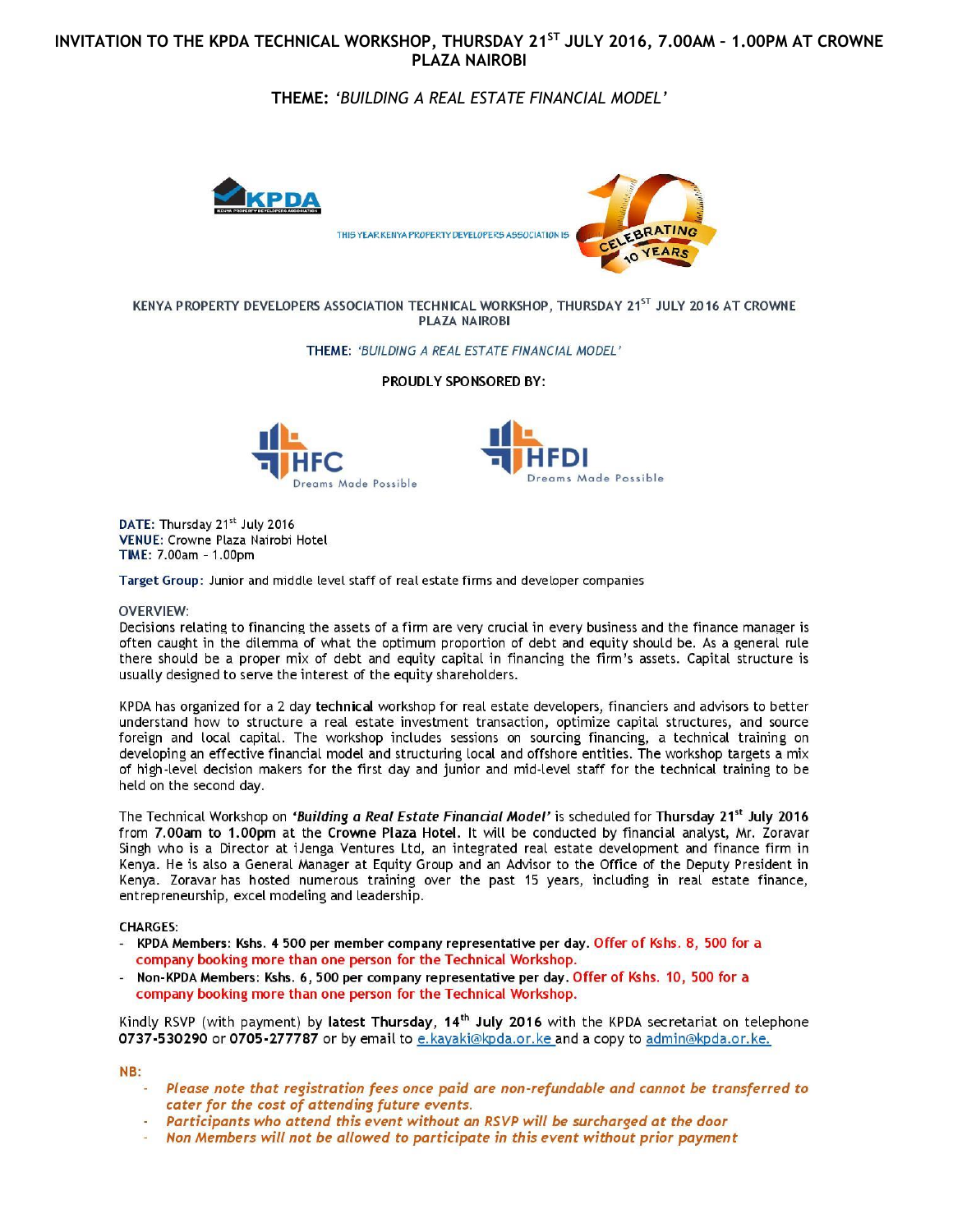**To download the entire invitation flyer, please click on the link below:**

[https://gallery.mailchimp.com/7bca7a3b8f6eed9f612fdccdd/files/Invitation\\_to\\_Members\\_Partners\\_to\\_the\\_KPDA](https://gallery.mailchimp.com/7bca7a3b8f6eed9f612fdccdd/files/Invitation_to_Members_Partners_to_the_KPDA_Technical_Workshop_Thursday_21st_July_2016.pdf) [\\_Technical\\_Workshop\\_Thursday\\_21st\\_July\\_2016.pdf](https://gallery.mailchimp.com/7bca7a3b8f6eed9f612fdccdd/files/Invitation_to_Members_Partners_to_the_KPDA_Technical_Workshop_Thursday_21st_July_2016.pdf)

#### **To download the entire program, please click on the link below:**

[https://gallery.mailchimp.com/7bca7a3b8f6eed9f612fdccdd/files/KPDA\\_2\\_Day\\_Workshop\\_Tuesday\\_5th\\_July\\_201](https://gallery.mailchimp.com/7bca7a3b8f6eed9f612fdccdd/files/KPDA_2_Day_Workshop_Tuesday_5th_July_2016_and_Thursday_21st_July_2016_PROGRAM_2_.pdf) [6\\_and\\_Thursday\\_21st\\_July\\_2016\\_PROGRAM\\_2\\_.pdf](https://gallery.mailchimp.com/7bca7a3b8f6eed9f612fdccdd/files/KPDA_2_Day_Workshop_Tuesday_5th_July_2016_and_Thursday_21st_July_2016_PROGRAM_2_.pdf)

#### **PROMOTIONAL OFFER FOR KPDA MEMBERS TO ADVERTISE IN THE KPDA MEDIA WEEKLY REVIEW REPORT AT A DISCOUNT!**

Dear KPDA Members, we are currently running a promotion valid for all our members in good standing to advertise in our *Media Weekly Review Report* at a 10% discount. **Members will now be paying Kshs. 13, 500 for their adverts to appear for a period of four (4) consecutive weeks**. Kindly contact the secretariat on 0737 530 290 or 0705 277 787 to make your booking.

## **PROMOTIONAL OFFER FOR KPDA MEMBERS TO ADVERTISE IN** *THE DEVELOPER'S DIGEST* **IN 2016 FOR A DISCOUNTED FEE!!!**

We would like to invite our members to consider advertising their businesses in the KPDA newsletter, The Developer's Digest. With an audience of over 1, 500 contacts from the whole building and construction industry in Kenya, you are sure to attract interest for your business. For more information, please contact the KPDA secretariat on 0737 530 290 or 0705 277 787.

#### **THE VACANCY PAGE**

Optiven Ltd is seeking for a **Project Manager**. Please download the vacancy using the link below;

[https://gallery.mailchimp.com/7bca7a3b8f6eed9f612fdccdd/files/Vacancy\\_Announcement\\_at\\_Optiven\\_Ltd\\_Proj](https://gallery.mailchimp.com/7bca7a3b8f6eed9f612fdccdd/files/Vacancy_Announcement_at_Optiven_Ltd_Project_Manager_8th_July_2016_1_.pdf) [ect\\_Manager\\_8th\\_July\\_2016\\_1\\_.pdf](https://gallery.mailchimp.com/7bca7a3b8f6eed9f612fdccdd/files/Vacancy_Announcement_at_Optiven_Ltd_Project_Manager_8th_July_2016_1_.pdf)

## **JULY 8TH**

**The Star** | Alice Waithera | Friday 8<sup>th</sup> July 2016

## **STATE STOPS ISSUING DEEDS, THEN RESUMES**

Confusion has gripped members of the Kihiu Mwiri land buying firm, after the government suspended the issuance of title deeds, but later reversed itself. Lands ministry's national director Peter Kahuho on Wednesday announced the process would stop, following numerous complaints by members. [Read More](http://www.the-star.co.ke/news/2016/07/08/state-stops-issuing-deeds-then-resumes_c1382353)

**The Star** | Stephen Rutto | Friday 8<sup>TH</sup> July 2016

# **65 YEAR OLD KILLED OVER LAND ROW IN MARAKWET**

A 65 year-old man was locked and burnt in his house on Wednesday night at Embolot location, Marakwet East following a land dispute. Police say Nicholas Cheberur died after a group of suspected youth attacked him over a land case he had been pursuing in court. Police boss Emmanuel Rono on Friday said the body was burnt beyond recognition as [land rows p](http://www.the-star.co.ke/news/2016/05/10/four-houses-torched-as-clans-fight-over-land-in-marakwet_c1348160)itting two clans in the area escalated. [Read More](http://www.the-star.co.ke/news/2016/07/08/65-year-old-killed-over-land-row-in-marakwet_c1382742)

#### **JULY 7TH**

The Standard | Lee Mwiti | Thursday 7<sup>th</sup> July 2016

# **KRA EXEMPTS FUSION INVESTORS FROM PAYING TAX**

Investors who buy the recently launched Fusion Capital D-REIT will not pay tax on their earnings. According to a letter Kenya Revenue Authority wrote to Fusion Capital, Fusion Capital D-REIT had been evaluated and given a tax exemption certificate. Fusion Capital Group CEO, said: "Evidently, the exemption showcases the Government's willingness to champion the REIT model in this market, without a doubt the exemption will drive many investors to buy into the REIT." [Read More](http://www.standardmedia.co.ke/business/article/2000207783/kra-exempts-fusion-investors-from-paying-tax)